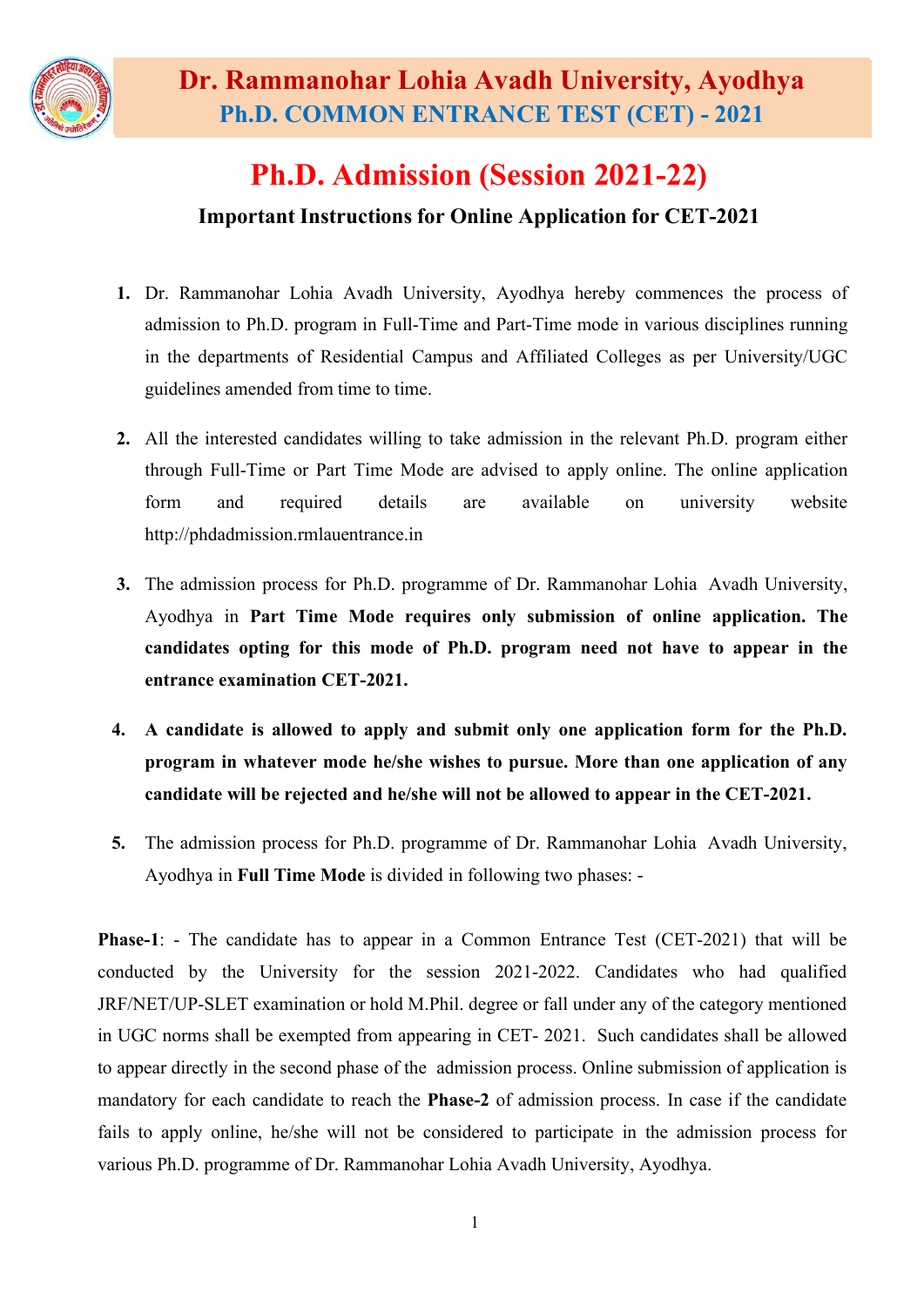Phase-2: - Candidates, declared eligible after CET-2021 will participate in the second phase of admission process. Such candidates will be invited to appear in the Interview on the basis of CET merit or, in accordance of UGC guidelines. Research Development Committee (RDC)/ Equivalent Committee constituted and approved by the Vice Chancellor will conduct the interview of invited eligible candidates according to the Ph.D. ordinance 2021 and prepare final merit for admission.

6. Syllabus: Syllabus of CET-2021 will be similar to what is prescribed for respective PG subjects of Dr. Rammanohar Lohia Avadh University, Ayodhya. A copy of respective syllabus can be obtained from university website [www.rmlau.ac.in](http://www.rmlau.ac.in/) .

### 7. Eligibility:

- a. A candidate applying for CET-2021 of Dr. Rammanohar Lohia Avadh University, Ayodhya must possess at least 55% marks in Master's degree/ a degree declared equivalent to the Master's degree by the equivalence committee of the University in aggregate or its equivalent grade "B" in the UGC 7- Point scale (or an equivalent grade in point scale wherever grading system is followed) or completed M.Phil. or and equivalent degree from a foreign educational institution accredited by and approved assessment and accreditation agency, recognized or authorized by an authority, established or incorporated under a law in its home country or any other statutory authority in that country to assess, accredit or assure quality and standards of Educational Institutions.
- b. Candidate belonging to SC/ST/OBC (Non-Creamy Layer)/ Differently abled will be given a relaxation of 5% marks in Master's degree or an equivalent relaxation of grade whatever is applicable.
- c. The candidate willing to take up Ph.D. program in Part Time mode is required to have at least 05 years of continuous service experience in recognized educational institutions, union government, state government, armed forces, PSUs or corporation listed to BSE/NSE.
- d. The final selection of the candidates for Part Time Ph.D. program shall be based on separate criterion. A weightage of 70% shall be given to a write up of 1000 words which will be submitted by the applicant and 30% weightage will comprised of work experience, academic index and performance in the interview/viva voce. The write up by such candidate should be submitted at the time of interview and this information will be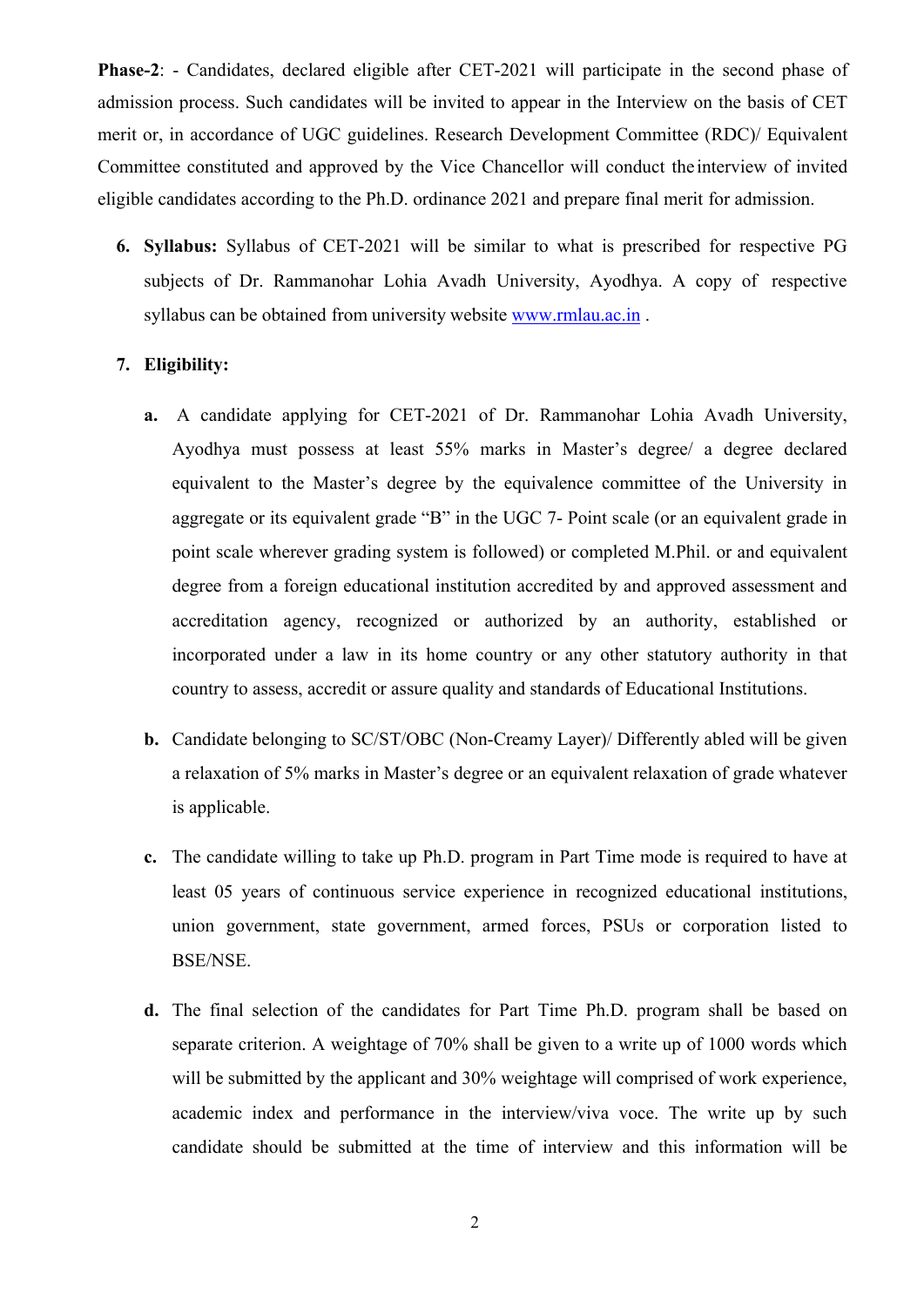notified on the website in the Ph.D. section.

- e. As per the public notice UGC, New Delhi (D.O.No.-35/2016(CPP-II)) dated April 15,2021 Chartered Accountants (CA)/Company Secretary (CS)/ Cost and Works Accountants (ICWA) qualification is to be considered equivalent to PG degree. Such candidates are allowed to pursue Ph.D. program in relevant discipline (Department of Management & Entrepreneurship and Department of Economics & Rural Development) in the Residential Campus only.
- f. Those candidates who are working in any project at any research institute / university/ organizations/ any such non degree awarding institution and have published two research papers in standard journals (Scopus / web of Science / UGC Care List) can directly apply for Ph.D. program in relevant subject / discipline. They will be allowed to carry on their work in the same project. However, such candidates will have an Internal Supervisor from this university and an External Supervisor from the place where project is being implemented. Other conditions for obtaining the Ph.D. degree will remain same as mentioned in the ordinance. Such candidates may submit their application directly to the Registrar, Dr. Rammanohar Lohia Avadh University, Ayodhya-224001 with a DD of Rs. 1000/ in favor of Finance Officer, Dr. Rammanohar Lohia Avadh University, Ayodhya and mark the envelop as "Direct Application for Ph.D. Program-Subject:
- 8. On-line Application Procedure: Candidate may fill online application form for Ph.D. admission process / CET-2021 of Dr. Rammanohar Lohia Avadh University, Ayodhya through the university website [\(http://phdadmission.rmlauentrance.in\).](http://phdadmission.rmlauentrance.in)./) During online application form filling process, the candidate has to upload scanned copies of passport size photograph and signature.
- 9. Registration Fee for On-line Application: Registration fee for the online application to CET-2021 of Dr. Rammanohar Lohia Avadh University, Ayodhya is (Rs. One Thousand Only) Rs. 1000/- for General, EWS and OBC candidates whereas for SC/ST candidates the fee is (Rs. Five Hundred Only) Rs. 500/-. The fee deposition is digital/ online and Bank transaction charges will be applicable as permissible by the bank.
- 10. Registration fee for Online Application to Ph.D. admission process/CET-2021 of Dr. Rammanohar Lohia Avadh University can be submitted online through Net-Banking/UPI or Debit/Credit-Card of any nationalized bank. Applicants are advised to note down bank transaction Reference Number and Registration ID for any future communication with the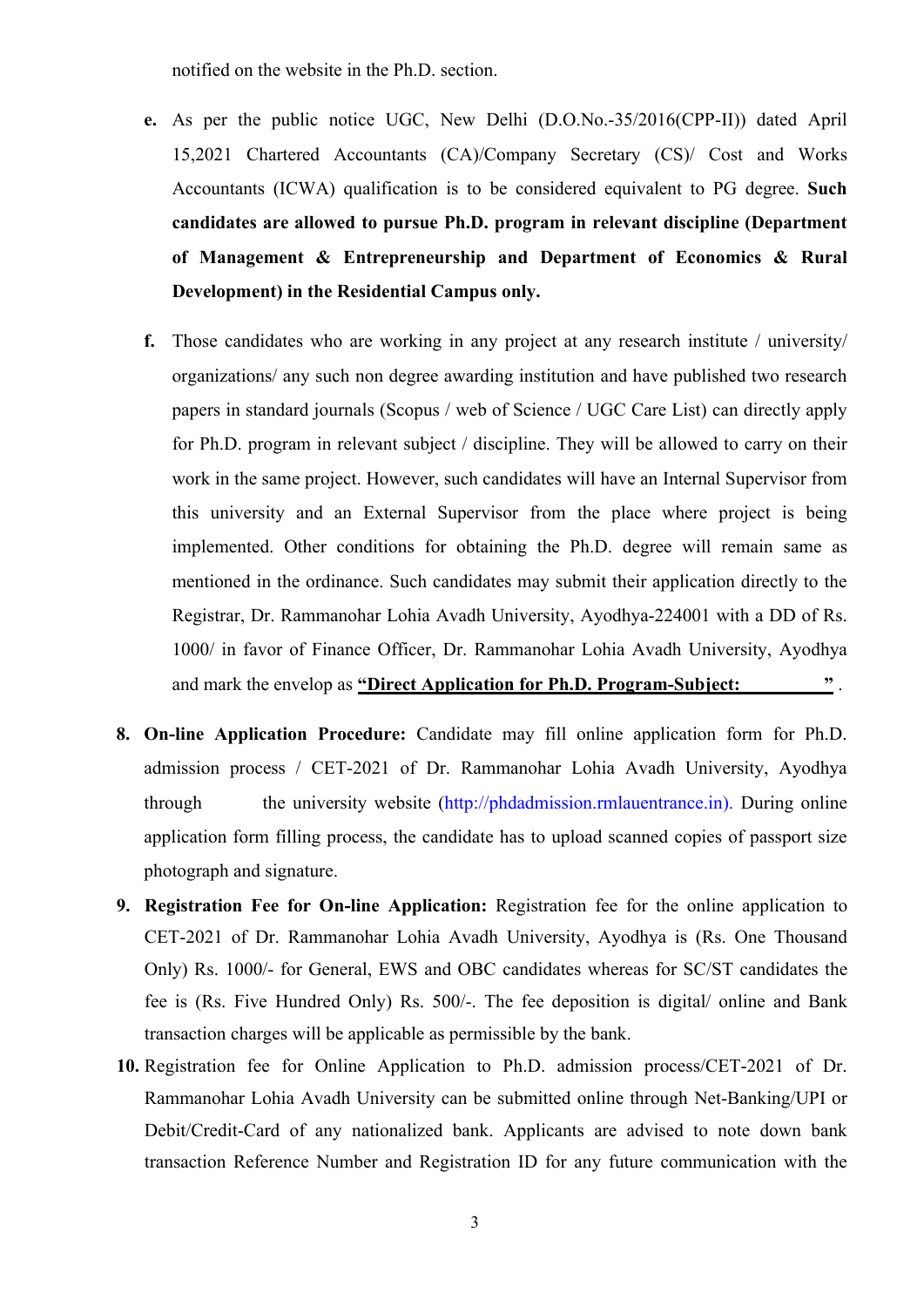University. After the fee submission, applicants will be redirected to the University website where option for printing admission form and fee receipt are given. Printout of the pay-in-slip of the transacted fee along with that of the filled application form must be retained by the applicant.

- 11. University reserves the right to vary the availability of seats in various disciplines depending upon the availability of the supervisors.
- 12. The candidate is solely responsible for all the entries made by him/her in the online application form for CET-2021. If the candidate conceals or misrepresents any fact in the entries on the form, his/her candidature will automatically stand cancelled and he/she will be liable to be debarred from the present and future admissions in the University.
- 13. Entries made by the candidate in the Form will be considered final, and no subsequent request for change(s) or modification(s) in the same will be entertained.

# 14. Guidelines for Entrance Test:

- a) The CET-2021 for various Ph.D. programme of Dr. Rammanohar Lohia Avadh University as specified in Table-A, will be conducted at the University Campus but in special circumstances Centers may also be allocated at different institutions in Ayodhya district.
- b) Candidates are advised to fill up the Answer-OMR sheet carefully during Examination.
- c) The Entrance Test will be based on Multiple Choice Questions (MCQs) containing one question paper.
- d) The question paper set will comprise of two sections with a total of 100 Questions. One section of 70 questions will assess the subject knowledge and the other section of 30 questions will be related to Research Methodology. The paper will be of 2 hours duration.
- e) There will not be any negative marking.
- f) The minimum qualifying marks for the test will be 50% marks.
- g) A relaxation of 5% in qualifying marks (in the aggregate) will be provided to the candidates belonging to the SC/ST/OBC (Non-Creamy Layer)/ Differently-abled categories.
- h) The average percentage of marks will not be rounded off to the next higher integer.
- i) Only Black Ball Point Pen should be used for blackening the circles on the answer sheet.
- j) Correction fluid should not be used.
- k) Candidates are not permitted to carry paper, mobile phone or any other type of gadgets for communication in the examination Hall/Room.
- l) Nothing should be written on the Question Booklet except Roll Number.
- m) The candidates should ensure that the answer sheet is not folded or damaged and there should not be any stray marks on the answer sheet.
- n) The candidate must bring his/her admit card in order to appear in CET-2021. If a candidate fails to bring the admit card, he/she will not be allowed to appear in the CET-2021.
- o) The Duration of the Examination will be of two hours.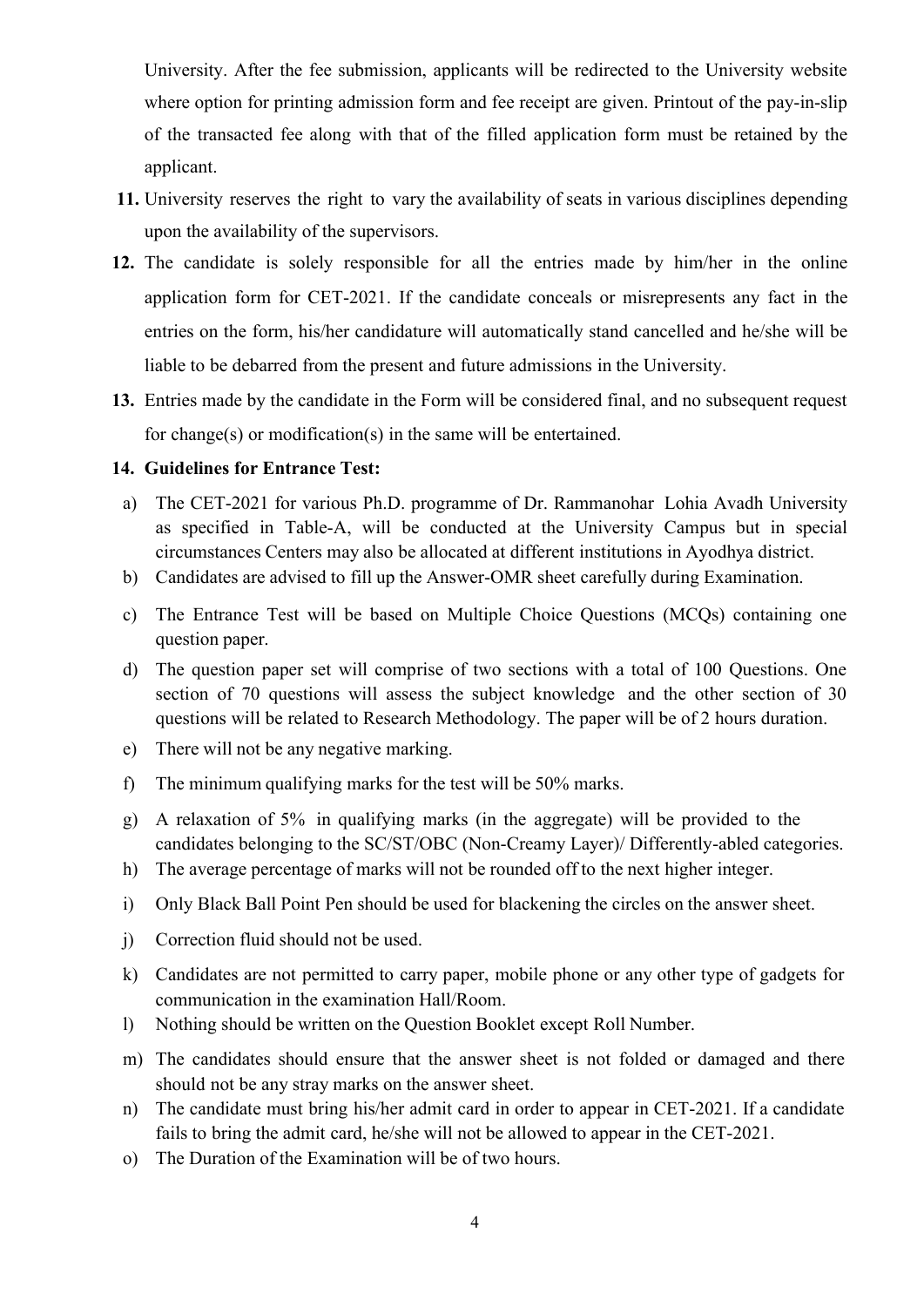- p) Based on the marks obtained in this Entrance Test, category wise merit list will be prepared and category wise result of the successful candidates will be displayed on the website of the University.
- 15. Exemptions From the Entrance Test CET-2021: The following categories of candidates shall be exempted from the CET-2021 for admission to Ph.D. programme (as per Doctor of Philosophy Degree Ordinance-2021 of Dr. Rammanohar Lohia Avadh University, Ayodhya).
- a) Teachers (Regular / Contractual) of the University, its constituent colleges or aided colleges affiliated/associated to the University are exempted from CET-2021. In case of faculty from Institute of Engineering & Technology who have been exempted from CET-2021 their M. Tech score as percentage will be considered for assessment. Faculty members from other streams will be evaluated on the basis NET/JRF/M.Phil score.
- b) Foreign national whether self-financing or scholarship holder who is admitted through the embassy/high commission of his/her country or admitted under an MoU with the foreign institutions shall be exempted form common entrance test CET-2021 and interview/viva voce.
- c) JRF/NET/UP-SLET qualified.
- d) M. Phil. Passed candidate.
- e) Candidates holding Teacher Fellowship for research.
- f) In case of candidates seeking exemption from the CET-2021, there score of National Level Exam (CSIR/UGC/NET/ UP-SLET) will be counted for selection. However, if such candidates opt for CET-2021 than only their entrance exam score will be considered for selection.
- g) All the candidates desirous of seeking participation in Ph.D. admission process, whether exempted from CET-2021 or not, shall have to fill online application.
- 16. Serving Army, Navy and Air force Officers on Colonel or equivalent rank with not less than 15 years of Service Applying for Ph.D. in Defense and Strategic Studies.
- 17. CET 2021 Subjects Entrance Test will be conducted in the subjects as mentioned in Table-A. Candidate has to clearly mention in online application that whether he/she is applying for Residential Campus Subjects (Regular / Self Finance Mode) or for the subjects available in affiliated colleges. The candidate must clearly indicate the nature of the Ph.D. program i.e., if its Full Time or in Part Time Mode.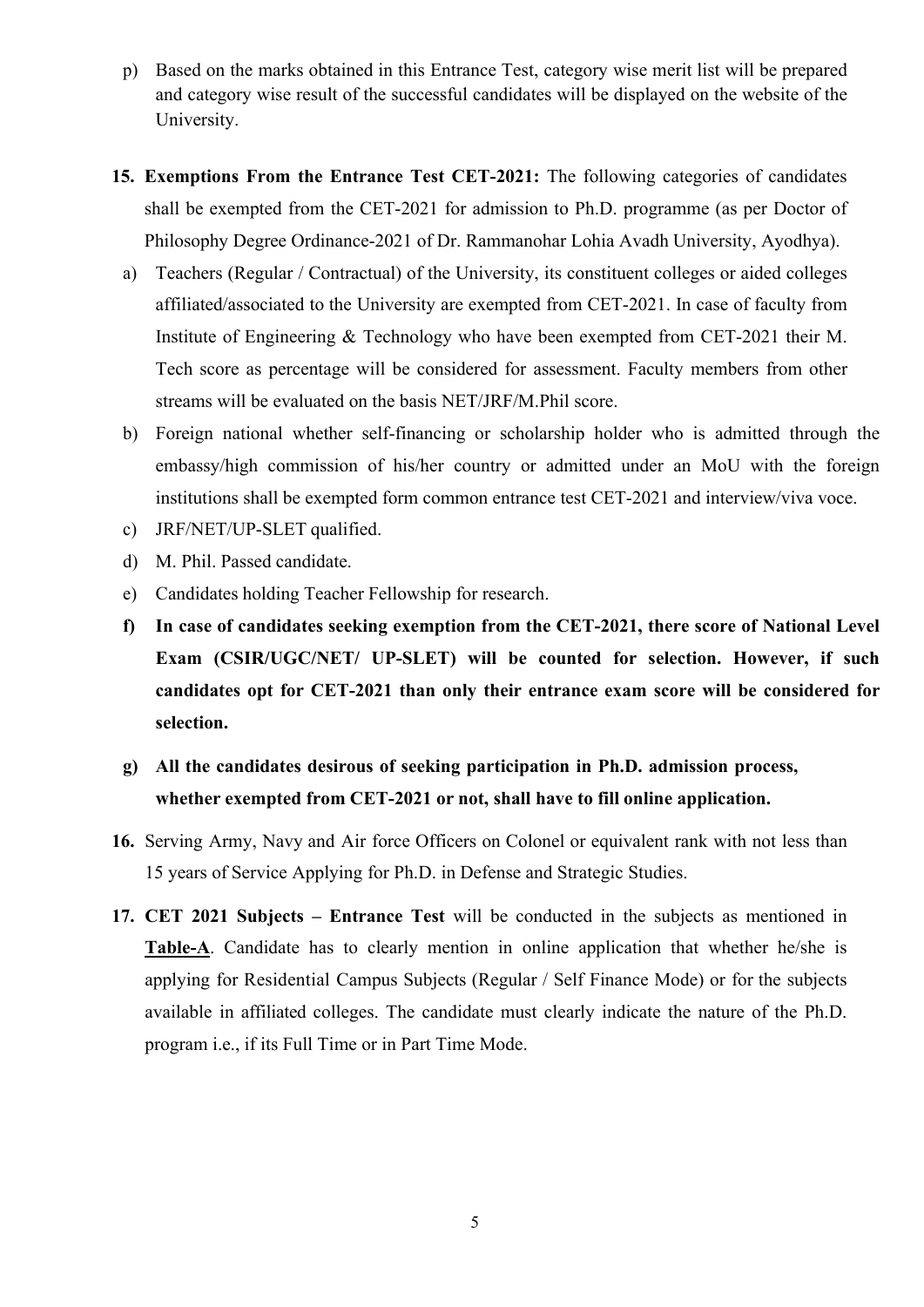#### TABLE-A

| Subjects For Ph.D. in the Residential<br><b>Campus Departments</b> |                                            | Subjects For Ph.D. in the<br><b>Affiliated Colleges in</b><br><b>Regular Mode</b> |
|--------------------------------------------------------------------|--------------------------------------------|-----------------------------------------------------------------------------------|
| <b>Regular Mode</b>                                                | <b>Self-Finance Mode</b>                   | 1. Botany                                                                         |
| 1. Biochemistry<br>2. Microbiology                                 | 1. Electronics & Communication Engineering | 2. Chemistry                                                                      |
|                                                                    | 2. Information Technology                  | 3. Zoology                                                                        |
| 3. Physics & Electronics                                           | 3. Computer Science & Engineering          | 4. Mathematics                                                                    |
| 4. Mathematics & Statistics                                        | 4. Mechanical Engineering                  | 5. Physics                                                                        |
| 5. Environmental Science                                           | 5. Mathematics                             | 6. Commerce                                                                       |
| 6. Business Management $&$                                         | (Applied Science & Humanities)             | 7. Ancient History                                                                |
| Entrepreneurship*                                                  | 6. Physics                                 | 8. Economics                                                                      |
| 7. Economics & Rural<br>Development                                | (Applied Science & Humanities)             | 9. Education                                                                      |
| 8. History, Culture &                                              | 7. Management *                            | 10. English                                                                       |
| Archeology                                                         | (Applied Science & Humanities)             | 11. Geography                                                                     |
| 9. Adult & Continuing                                              | 8. Environmental Science                   | 12. Hindi                                                                         |
| Education                                                          | (Applied Science & Humanities)             | 13. Medieval History                                                              |
|                                                                    | 9. Computer Application (MCA)              | 14. Military Science                                                              |
|                                                                    | 10. Physical Education                     | 15. Political Science                                                             |
|                                                                    | 11. Education                              | 16. Psychology                                                                    |
|                                                                    | 12. Social Work                            | 17. Sanskrit                                                                      |
|                                                                    | 13. Mass Communication & Journalism        | 18. Sociology                                                                     |
|                                                                    |                                            | 19. Urdu                                                                          |
|                                                                    |                                            | $20.$ Law                                                                         |
|                                                                    |                                            | 21. Physical Education                                                            |

- \*The test paper of 6. Business Management & Entrepreneurship and 7. Management (Applied Science & Humanities) will be same.
- 18. Reservation Policy- The available positions will be divided as per Reservation Policy of the State in Vertical & Horizontal categories into unreserved, reserved for EWS, OBC, and reserved for SC/ST, and so classified for each subject. Numbers of seats for Ph.D. programs in various subjects are tentative. Subject wise number of seats may vary at the time of counselling subjected to the availability of Supervisors in respective subjects.
- 19. Fee Structure for Ph.D. Program in Part-Time Mode & in Self-Financing Programs The fee structure for students enrolled in Part-Time Ph.D. program as well as in Departments with Self-Financing Programs is as below:
	- a) Coursework Fee: Rs. 50000=00 (Rs. Fifty Thousand Only)
	- b) Registration Fee: Rs. 10000=00 (Rs. Ten Thousand Only)
	- c) Per Semester Fee: Rs. 15000=00 (Fifteen Thousand Only)